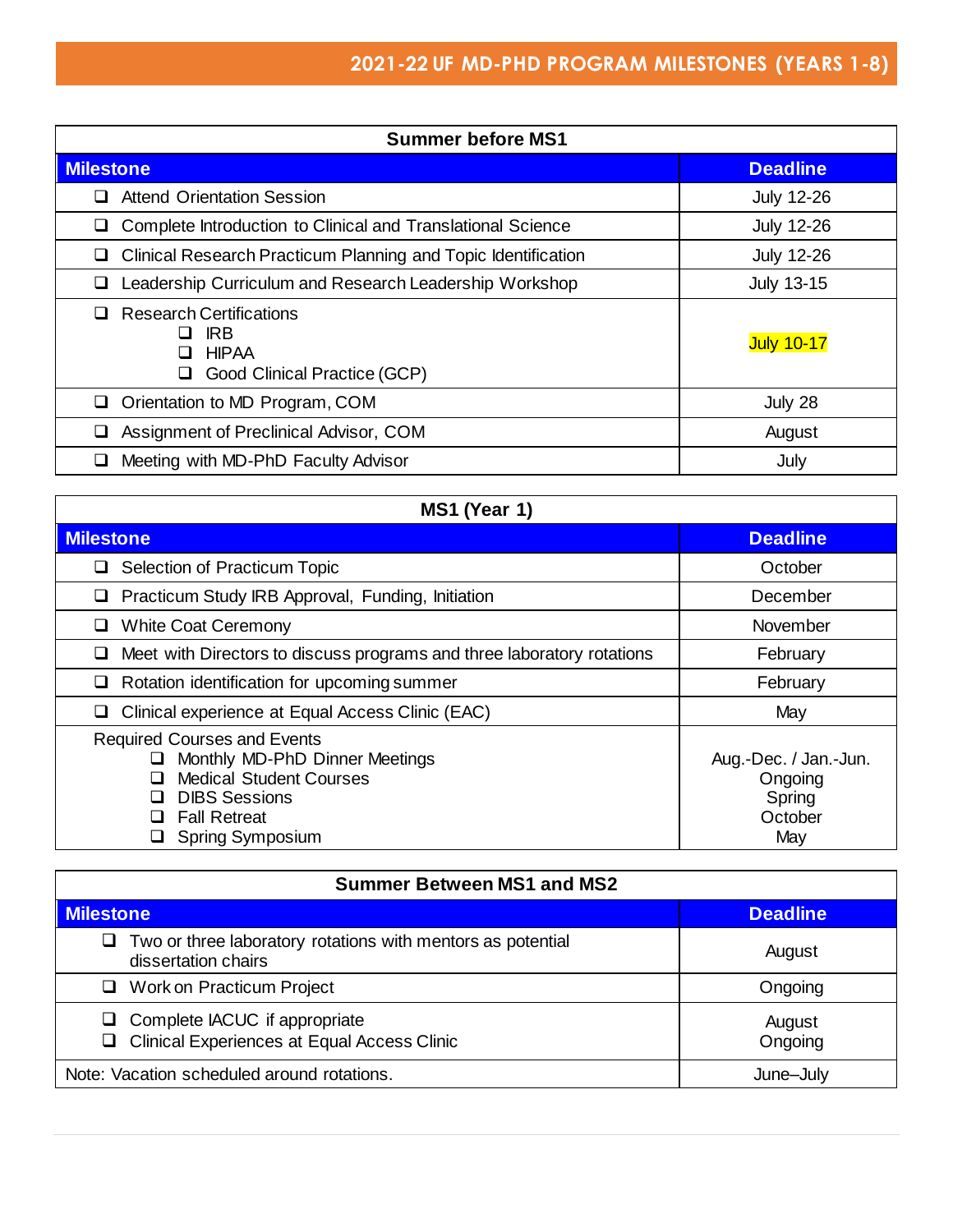| MS2 (Year 2)                                                                                                                                                                         |                                                            |
|--------------------------------------------------------------------------------------------------------------------------------------------------------------------------------------|------------------------------------------------------------|
| <b>Milestone</b>                                                                                                                                                                     | <b>Deadline</b>                                            |
| Preclinical advisor meeting                                                                                                                                                          | Fall                                                       |
| Continue work on Practicum Project                                                                                                                                                   | Ongoing                                                    |
| Clinical experience at Equal Access Clinic                                                                                                                                           | Ongoing                                                    |
| Meet with Director to select laboratory and mentor, identify funding                                                                                                                 | February                                                   |
| Select Clinical Clerkship last quarter of Year 2                                                                                                                                     | March                                                      |
| Preparation for Step I Examination                                                                                                                                                   | March                                                      |
| <b>Required Courses and Events</b><br><b>Medical School Courses</b><br>H<br>Monthly MD-PhD Dinner Meetings<br><b>DIBS Sessions</b><br><b>Fall Retreat</b><br><b>Spring Symposium</b> | Ongoing<br>Aug.-Dec. / Jan.-Mar.<br>Fall<br>October<br>May |

| <b>Summer Between MS2 and GS1</b>                           |                 |
|-------------------------------------------------------------|-----------------|
| <b>Milestone</b>                                            | <b>Deadline</b> |
| $\Box$ Complete data collection on Practicum Project        | September       |
| $\Box$ Clinical experience at Equal Access Clinic           | Ongoing         |
| <b>Entering Research Workshop</b><br>⊔.                     | August          |
| Meeting with Mentor; Orientation to Laboratory              | August          |
| Note: Vacation is taken prior to beginning of Fall Semester |                 |

| <b>GS1 (Year 3)</b>                                       |                 |
|-----------------------------------------------------------|-----------------|
| <b>Milestone</b>                                          | <b>Deadline</b> |
| Mentored Research                                         | Ongoing         |
| Completion of IDP with Mentor, Directorate approvals<br>⊔ | December        |
| <b>Systematic Review Training (Optional)</b>              | Per HSC Library |
| Clinical Experience in EAC                                | Ongoing         |
| <b>Assignment of Clinical Mentor</b>                      | October         |
| <b>Completion of Practicum Project</b><br>ப               | Ongoing         |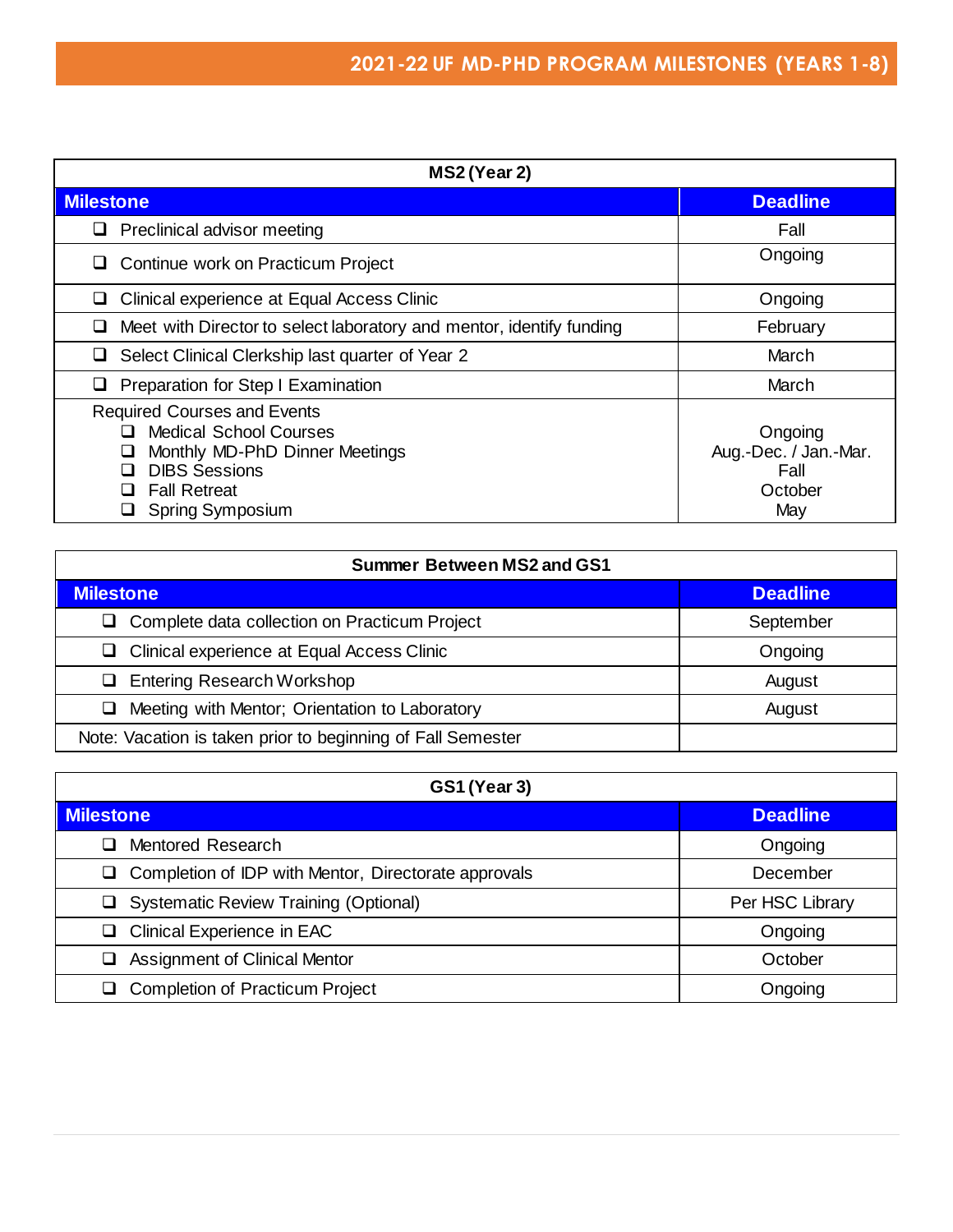## **2021-22 UF MD-PHD PROGRAM MILESTONES (YEARS 1-8)**

| <b>Required Courses and Events</b>                    |                        |
|-------------------------------------------------------|------------------------|
| <b>IDP Review with Directorate (Plus Mentor)</b><br>❏ | Ongoing                |
| <b>Graduate Coursework</b><br>□                       | December (May)         |
| <b>Graduate Seminars</b><br>ப                         | Ongoing                |
| Monthly MD-PhD Dinner Meetings<br>❏                   | Ongoing                |
| <b>Planning Fall Retreat</b><br>❏                     | Ongoing                |
| Responsible Conduct of Biomedical Research<br>ப       | <b>Spring Semester</b> |
| <b>Rigor and Reproducibility</b><br>❏                 | <b>Summer Semester</b> |
| <b>Spring Symposium</b><br>◻                          | May                    |

| <b>GS2 (Year 4)</b>                                                                                                                                                                                                                                               |                                                                   |
|-------------------------------------------------------------------------------------------------------------------------------------------------------------------------------------------------------------------------------------------------------------------|-------------------------------------------------------------------|
| <b>Milestone</b>                                                                                                                                                                                                                                                  | <b>Deadline</b>                                                   |
| Mentored Research Practicum, Presentations, Publications as First<br>⊔<br>Author                                                                                                                                                                                  | Ongoing                                                           |
| Learn, Discover, Lead Professional Skills Seminar Series<br>ப                                                                                                                                                                                                     | <b>Monthly</b>                                                    |
| Clinical Experience at EAC/Clinical Leadership Project<br>⊔                                                                                                                                                                                                       | Ongoing                                                           |
| Analyze and Write-up Practicum Project<br>⊔                                                                                                                                                                                                                       | September                                                         |
| Interaction with Clinical Mentor<br>ப                                                                                                                                                                                                                             | Monthly, July                                                     |
| Intro to Statistical Data Analysis<br>⊔                                                                                                                                                                                                                           | Monthly                                                           |
| Organization of Spring Symposium<br>⊔                                                                                                                                                                                                                             | June                                                              |
| Grant writing course (GMS 5805)<br>⊔                                                                                                                                                                                                                              | June                                                              |
| Prepare F30 Application, Mock Study Section, Submit<br>⊔                                                                                                                                                                                                          | <b>NIH Submission Date</b><br>Aug 8                               |
| <b>Required Courses and Events</b><br><b>IDP Review with Directorate (Plan Mentor)</b><br><b>Graduate Coursework</b><br>ப<br><b>Graduate Seminars</b><br>$\Box$<br>Monthly MD-PhD Dinner Meetings<br>⊔<br><b>Fall Retreat</b><br>$\mathbf{L}$<br>Spring Symposium | December (May)<br>Ongoing<br>Ongoing<br>Ongoing<br>October<br>May |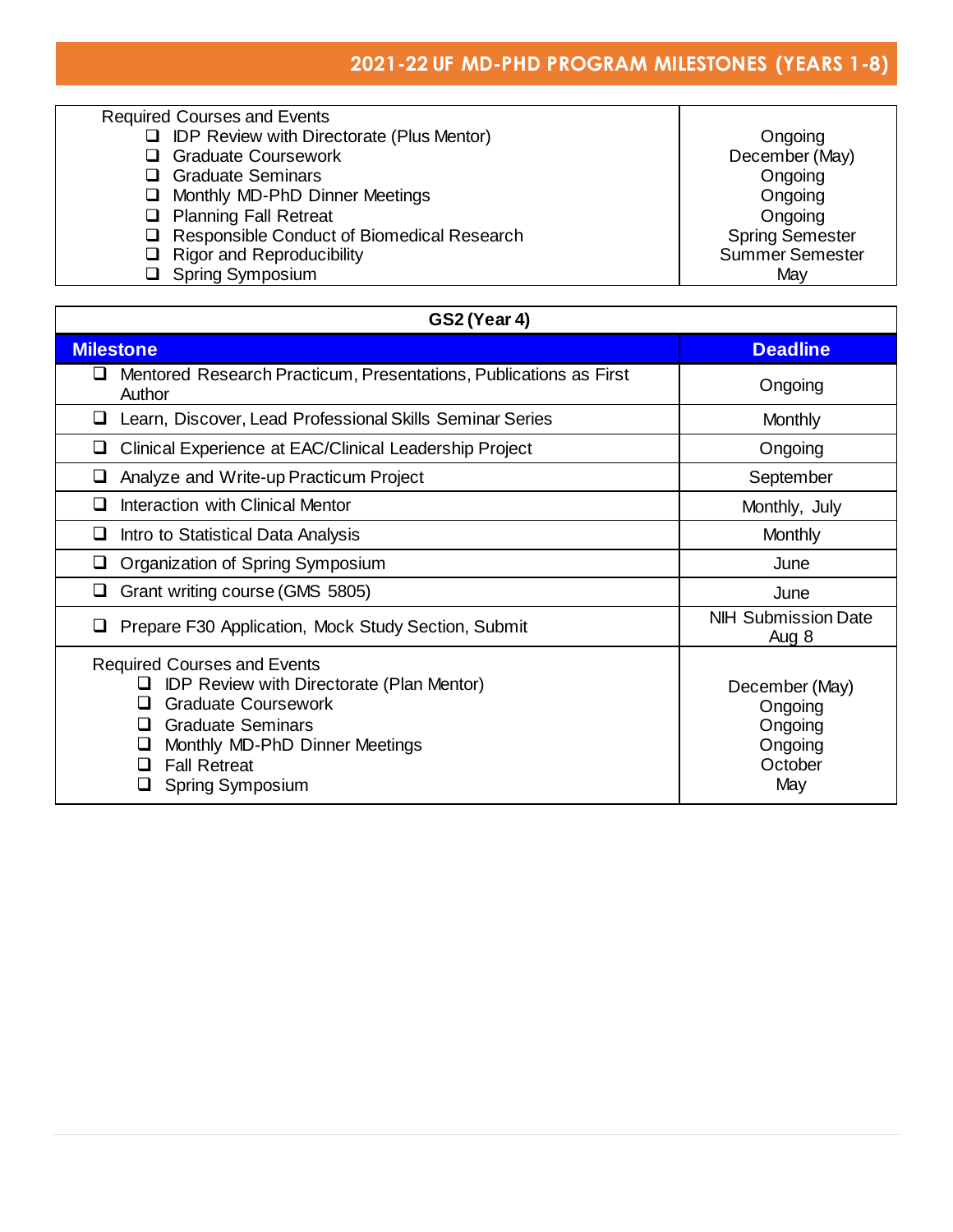## **2021-22 UF MD-PHD PROGRAM MILESTONES (YEARS 1-8)**

| <b>GS3 (Year 5)</b>                                                                                                                                                                                                          |                                                        |
|------------------------------------------------------------------------------------------------------------------------------------------------------------------------------------------------------------------------------|--------------------------------------------------------|
| <b>Milestone</b>                                                                                                                                                                                                             | <b>Deadline</b>                                        |
| Mentored Research, with publication as first author, presentations                                                                                                                                                           | Ongoing                                                |
| Learn, Discover, Lead Professional Skills                                                                                                                                                                                    | Monthly                                                |
| <b>Clinical Experience at EAC</b>                                                                                                                                                                                            | Ongoing                                                |
| Interaction with Clinical Mentor<br>$\mathbf{L}$                                                                                                                                                                             | Monthly                                                |
| Revise and Resubmit F30                                                                                                                                                                                                      | <b>NIH Due Dates</b>                                   |
| <b>Required Courses and Events</b><br><b>IDP Review with Directorate (plus Mentor)</b><br>ப<br><b>Graduate Seminars</b><br>⊔<br>Monthly MD-PhD Dinner Meetings<br>⊔<br><b>Fall Retreat</b><br>l 1<br><b>Spring Symposium</b> | December (May)<br>Ongoing<br>Ongoing<br>October<br>May |

| GS4 (Year 6) or GS5 if Needed                                                                                                                                                                                                               |                                                                   |
|---------------------------------------------------------------------------------------------------------------------------------------------------------------------------------------------------------------------------------------------|-------------------------------------------------------------------|
| <b>Milestone</b>                                                                                                                                                                                                                            | <b>Deadline</b>                                                   |
| Mentored Research Presentations, Publications                                                                                                                                                                                               | Ongoing                                                           |
| Completion, Presentation, and Defense of Dissertation                                                                                                                                                                                       | June                                                              |
| <b>Clinical Transition Curriculum and Clinical Testing</b>                                                                                                                                                                                  | Ongoing                                                           |
| Commencement for PhD Degree Graduates                                                                                                                                                                                                       | May                                                               |
| <b>Required Courses and Events</b><br><b>IDP Review with Directorate</b><br>$\mathsf{L}$<br><b>Graduate Coursework</b><br><b>Graduate Seminars</b><br>ப<br>Monthly MD-PhD Dinner Meetings<br><b>Fall Retreat</b><br><b>Spring Symposium</b> | December (May)<br>Ongoing<br>Ongoing<br>Ongoing<br>October<br>May |

| (GS5 if Needed)                                                                                                                                                                                                             |                                                                   |
|-----------------------------------------------------------------------------------------------------------------------------------------------------------------------------------------------------------------------------|-------------------------------------------------------------------|
| <b>Milestone</b>                                                                                                                                                                                                            | <b>Deadline</b>                                                   |
| Mentored Research Presentations, Publications                                                                                                                                                                               | Ongoing                                                           |
| Completion, Presentation, and Defense of Dissertation                                                                                                                                                                       | June                                                              |
| <b>Clinical Transition Curriculum and Clinical Testing</b>                                                                                                                                                                  | Ongoing                                                           |
| Commencement for PhD Degree Graduates                                                                                                                                                                                       | May                                                               |
| <b>Required Courses and Events</b><br><b>IDP Review with Directorate</b><br><b>Graduate Coursework</b><br><b>Graduate Seminars</b><br>ш<br>Monthly MD-PhD Dinner Meetings<br><b>Fall Retreat</b><br><b>Spring Symposium</b> | December (May)<br>Ongoing<br>Ongoing<br>Ongoing<br>October<br>May |